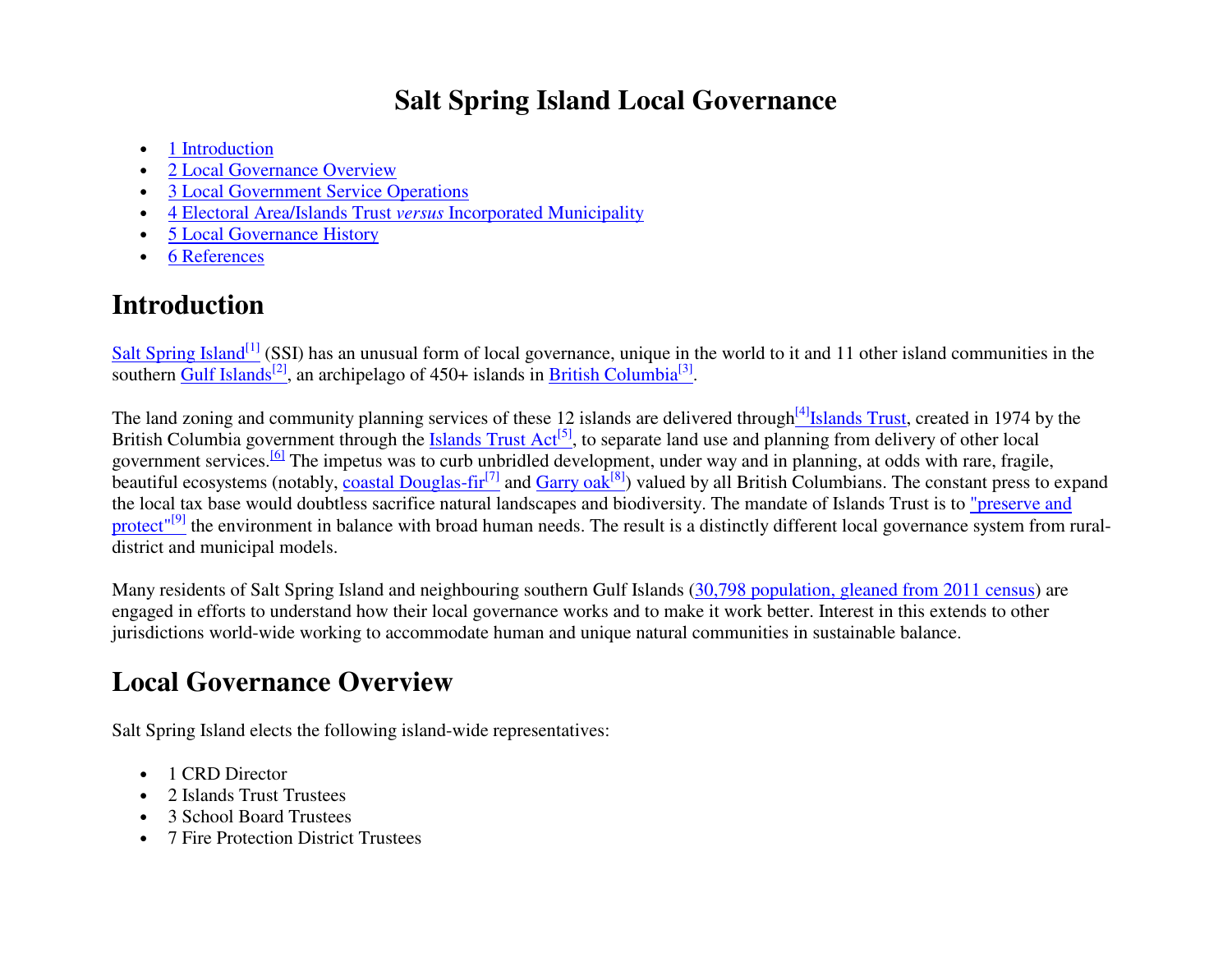- 1 Member of the Legislative Assembly, B.C.
- 1 Member of Parliament, Canada

Residents of 3 Waterworks Districts elect 3 Trustees; residents of 1 district elect 5 Trustees.

The Capital Regional District provides the greatest number of local services, as noted in the two left columns below. The B.C. government provides the biggest-ticket items.

| <b>CRD</b> Regional<br><b>Services</b>            | <b>CRD Electoral</b><br>Area 'F' | <b>Islands Trust</b>                            | Local<br>Improvement<br><b>Districts</b> | <b>B.C. Gov't Services</b>     | <b>Federal Gov't</b><br><b>Services</b> |
|---------------------------------------------------|----------------------------------|-------------------------------------------------|------------------------------------------|--------------------------------|-----------------------------------------|
| legislative $\&$ general<br>government            | economic<br>development          | local land use<br>planning $&$ regulation       | <b>SSI Fire Protection</b><br>District   | schools                        | harbour authorities                     |
| regional planning                                 |                                  | $\ $ parks & recreation $\ $ community planning | <b>7 TRUSTEES</b>                        | <b>3 TRUSTEES</b>              | Fisheries & Oceans                      |
| by-law enforcement                                | transportation                   | development<br>approvals                        | 3 Waterworks<br>Districts                | roads                          | <b>1 MEMBER of</b><br><b>PARLIAMENT</b> |
| solid waste<br>management                         | water & sewer<br>services        | land-use by-law<br>enforcement                  | 3 TRUSTEES ea.                           | <b>BC</b> Ferries              |                                         |
| climate action $&$<br>adaptation                  | search & rescue                  | subdivision approval<br>(deferred to MOTI)      | 1 Waterworks<br>District                 | <b>RCMP</b> policing           |                                         |
| affordable housing                                | arts services                    |                                                 | <b>5 TRUSTEES</b>                        | $\parallel$ health & hospitals |                                         |
| noise control,<br>nuisance, unsightly<br>premises | public library                   | <b>Trust-Wide Services</b>                      |                                          | property tax collection        |                                         |
| All Electoral Areas<br><b>Services</b>            | emergency<br>communication       | administrative<br>services                      |                                          | subdivision approval           |                                         |
| Electoral Area admin'  stormwater mgmt            |                                  | financial services,<br>HR, IT                   |                                          | affordable housing             |                                         |
| building inspection                               | building<br>numbering            | records mgmt, legal,<br>elections               |                                          | septic requirements            |                                         |
| emergency program                                 | grants-in-aid                    | policy, planning,<br>advocacy                   |                                          | <b>B.C.</b> parks              |                                         |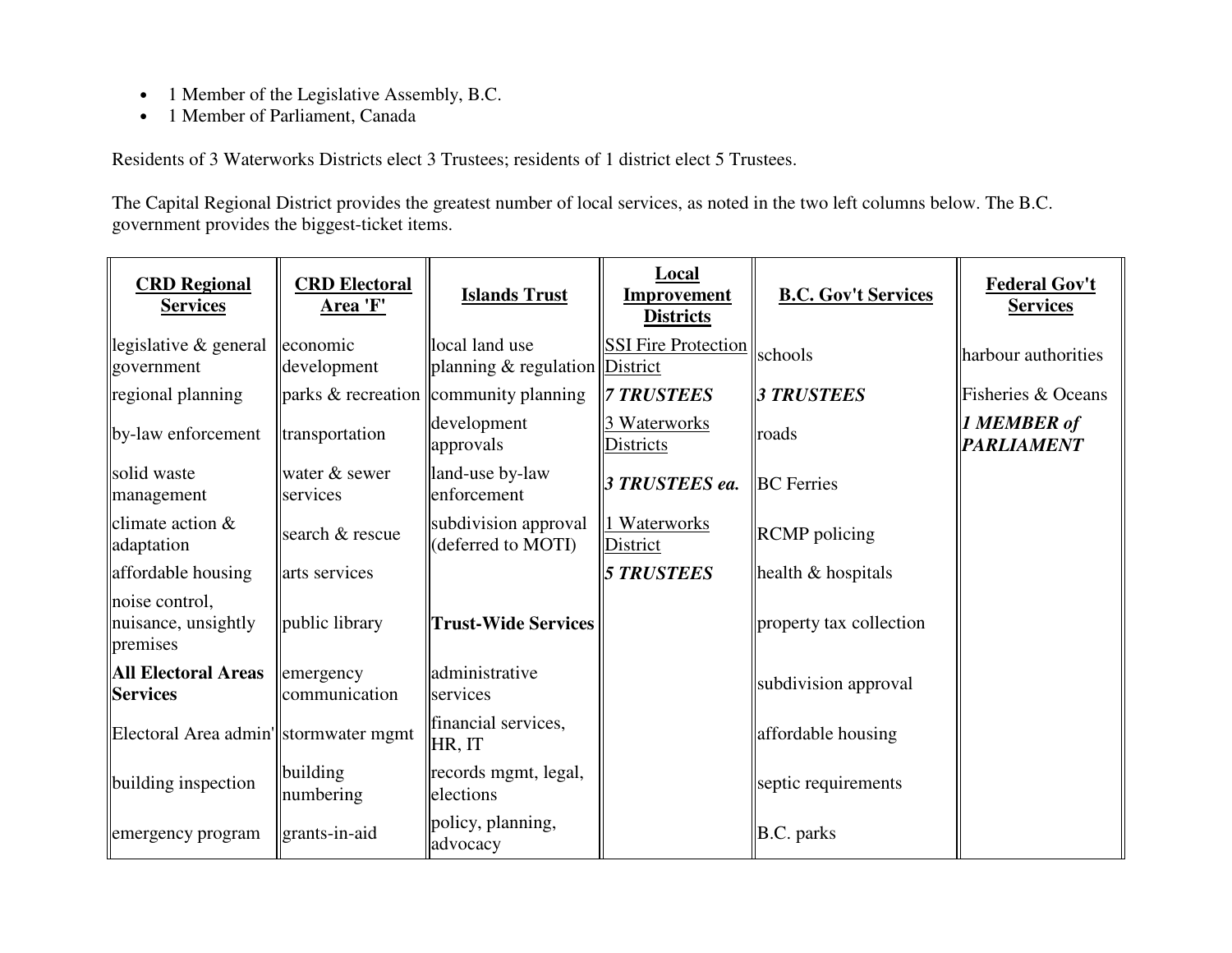| animal care | <b>Fernwood</b> dock     | $\ 2$ TRUSTEES | wildlife issues                                                             |  |
|-------------|--------------------------|----------------|-----------------------------------------------------------------------------|--|
|             | streetlighting           |                | $\parallel$ <i>I MEMBER of the</i><br><i>LEGISLATIVE</i><br><b>ASSEMBLY</b> |  |
|             | 1 CRD<br><b>DIRECTOR</b> |                |                                                                             |  |

## **Local Government Service Operations**

Each type of government service is like a big workshop. For tools, their personnel have the means and methods inherited from previous administrations set out as policies, processes, and protocols. These tools can be used as received, or sharpened, augmented, supplemented, and delimited following prescribed procedures.

### **1. Capital Regional District (CRD)**[10]

Salt Spring Island is one of 3 electoral areas and 13 municipalities within the Capital Regional District. Salt Spring Island is a rural community with a village hub (although, oddly, it's classified as "urban" within the CRD). Salt Spring's [CRD Director][<sup>[11]</sup> sits on the 23-member CRD Regional Board, as well as on the 3-member Electoral Area Service Committee $[12]$ .

The CRD Director appoints citizen volunteers to the following commissions and committees, charged with community advisement on these services, their functionings, and finances:

### Commissions & Committees

- Parks & Recreation Commission (PARC)<sup>[13]</sup>
- Transportation Commission  $(SSTTC)^{[14]}$
- Economic Development Commission (SSIEDC)<sup>[15]</sup>
- Sewer, Waste, & Water Services<sup>[16]</sup>

Liquid Waste Disposal Local Service Commission Solid Waste Advisory Committee Local Water Commissions (Ganges, Beddis, Cedar Lane, Cedars of Tuam, Fernwood, Fulford, Highland)

• Emergency Program Advisory Commission (SSIEPAC)]<sup>[17]</sup>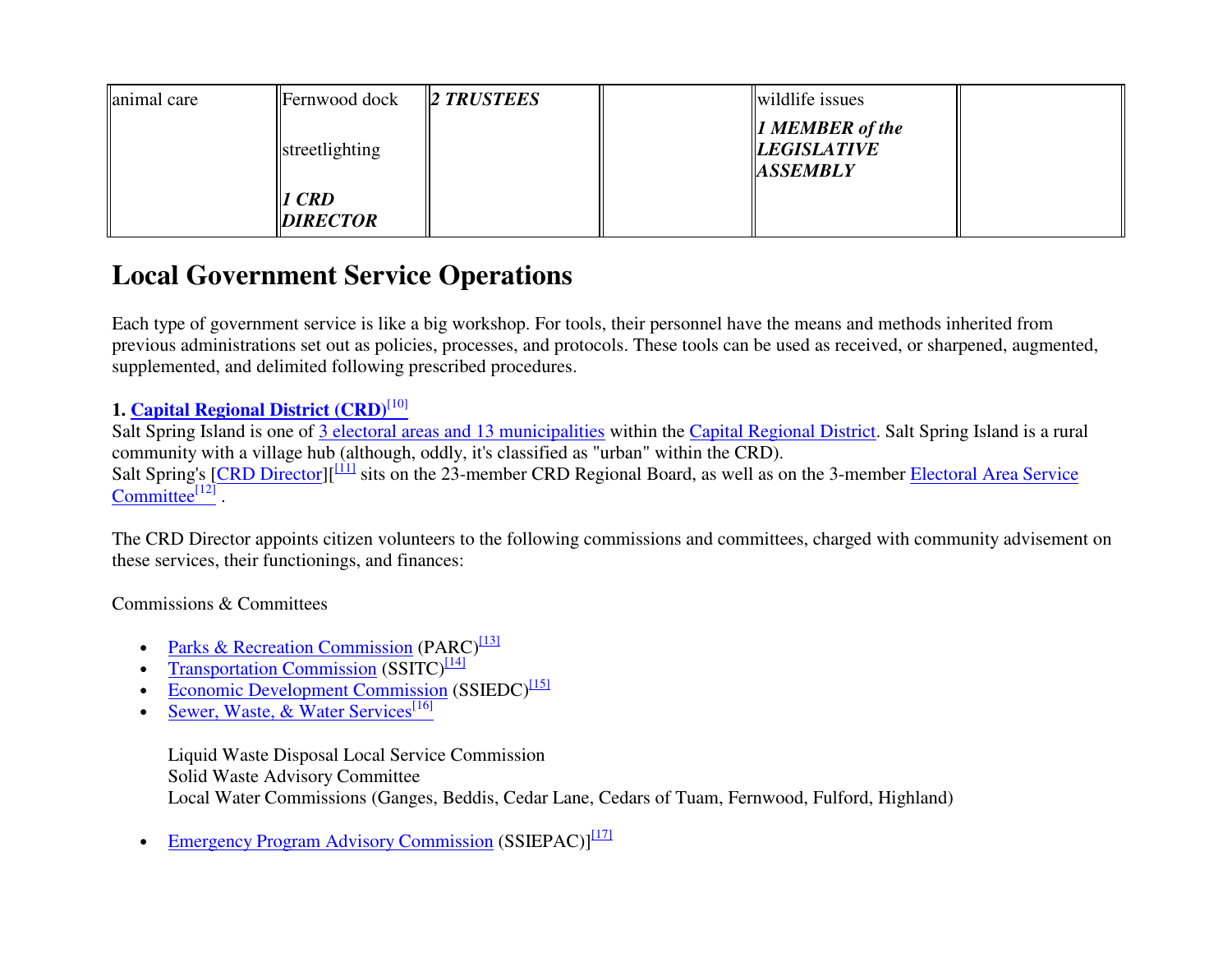- Public Library Board<sup>[18]</sup>
- Island Arts Centre Society Board<sup>[19]</sup>
- Fernwood Dock Management Commission<sup>[20]</sup>

Commissioners and committee members are solicited via local media, relevant local organizations, and other means, vetted by the CRD Director with volunteer commission/committee advisors, then appointed by the Director.

### **Potential for Improvements**

Note: The CRD model of electoral-area governance allows for the creation of authorities within local commissions to deliver services required - eg. the SSITC has a latent parking authority, enacted but not yet enabled.<sup>[21]</sup>

Local commissions may also be created to serve functions not covered by existing CRD services. This could be another commission equivalent operationally to the existing ones, or could be an overarching one responsible for the rest.

This latter, a **Local Community Commission** (LCC), could be created by the CRD Board and have delegated to it the planning of local services, budgeting (subject to CRD Board approval), approval of expenditures, contracting, operational policies, procedures and decisions.

If approved by referendum, there would then be an election for four or six commissioner positions. The Salt Spring CRD director would also be a member of the LCC. Unlike current CRD commissions, whose members are appointed, LCC members would be directly elected by Salt Spring voters.

An elected LCC could reduce existing fragmentation of governance and allow greater co-ordination and local control of service delivery, especially when working with locally-based staff.<sup>[22]</sup>

### **2. Islands Trust**[23]

Within the Islands Trust, each of the 12 Local Trust Areas<sup>[24]</sup> and one municipality elect two trustee each. Salt Spring's two trustees<sup>[25]</sup> sit on the 26-member Islands Trust Council<sup>[26]</sup>

Local land use decisions are made by Salt Spring's Local Trust Committee<sup>[27]</sup>, which includes the two SSI Trustees and another member from the four-member Islands Trust Executive Committee elected from within the Islands Trust Council. chart overview of the governance structure.<sup>[4]</sup> SSI's trustees appoint citizen volunteers to the Advisory Planning and Agricultural Advisory Planning commissions for community inputs re: zoning and related issues. Commissioners are solicited via local media, relevant local organizations, and other means, vetted by the Trustees and existing citizen advisors, then appointed by the Trustees.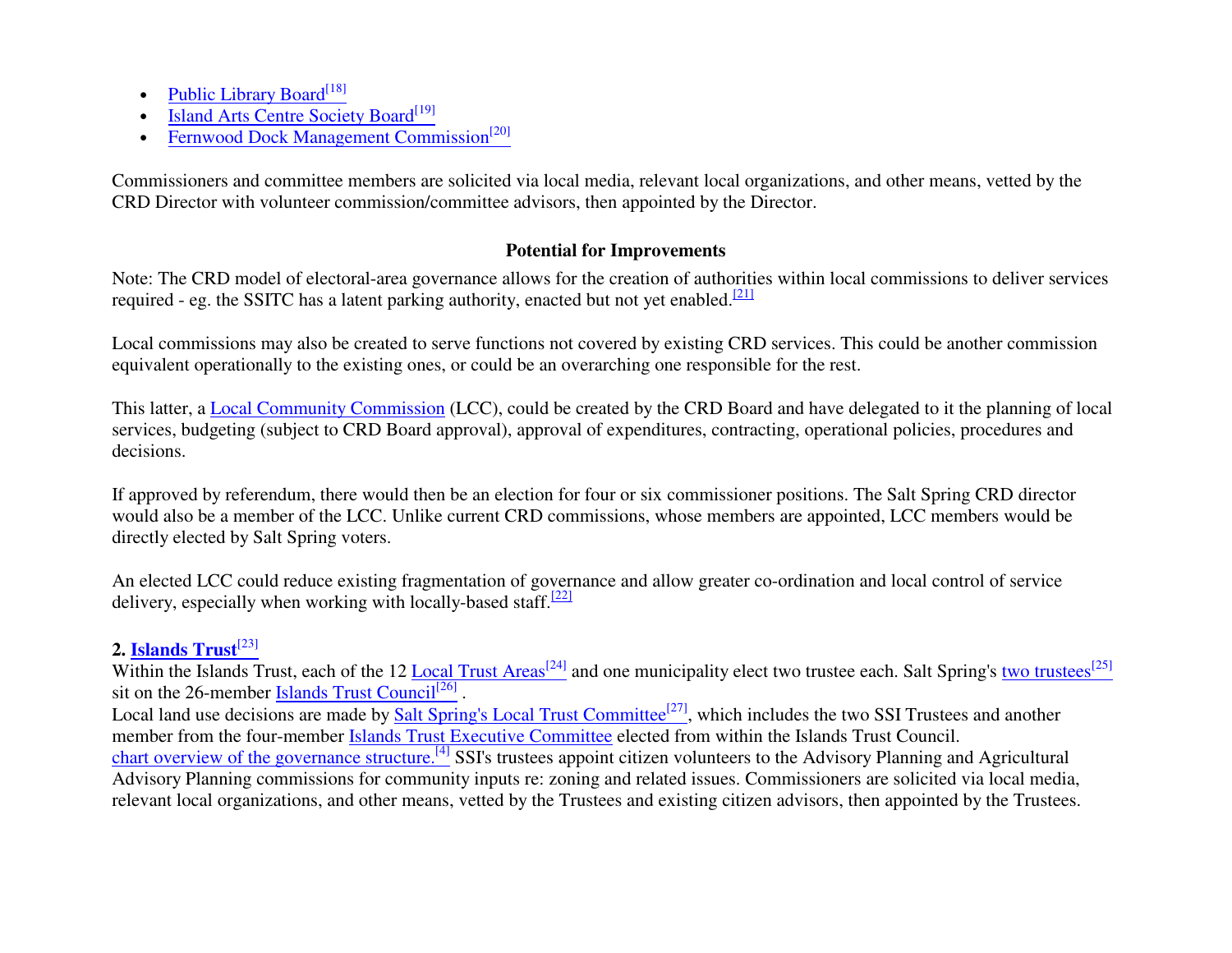#### **3. Local Improvement Districts**[28]

Improvement Districts] are created through letters patent issued by the B.C. government. They are no longer being created, but current ones continue. They are autonomous local government bodies responsible for providing one or more local services for the benefit of the residents in a community. As they're phased out, they may be converted to regional district or municipal services.

The SSI Fire Protection District<sup>[29]</sup> is an island-wide service.

The other four Improvement Districts deal with waterworks in specific areas.

#### **4. B.C. Government Local Services**

Salt Spring is part of the **Saanich North and the Islands** Electoral District.<sup>[30]</sup> The following provincial government services have standing avenues for local advisement.

• Gulf Islands School District  $64^{[31]}$  operates the following island schools:

4 elementary (Fernwood, Fulford, Phoenix, Salt Spring) 1 middle (Salt Spring) 1 high (Gulf Islands Secondary)

• B.C. Ministry of Transportation & Infrastructure (MOTI)<sup>[32]</sup> is responsible for the maintenance and upgrades of Salt Spring Island's public roads, excepting BC Ferry terminal accesses and those built and upgraded by private developers.

The ministry has a 1992 Letter of Agreement with Islands Trust to work together on road standards, classification, and consultative process, including cycling upgrades.<sup>[33]</sup> It remains viable, but unimplemented. It's the vehicle by which Salt Spring's elected trustees, Local Trust Council, and the full Islands Trust Council can have direct input into MOTI operations within the Trust Area.

- BC Ferries Services Incorporated (BCF) $^{[34]}$  is a B.C. Crown corporation wholly owned by B.C. taxpayers. BCF operates three terminals on Salt Spring Island and is advised by the Salt Spring Island Ferries Advisory Committee (SSI-FAC) of citizen volunteers.
- BC Transit<sup>[35]</sup> is a B.C. Crown agency that coordinates the delivery of public transit throughout B.C., excepting the Greater Vancouver area, working with SSI's elected CRD Director and the SSI Transportation Commission.

From the inception of Salt Spring's bus service in late 2007, BC Transit provided start-up funding and vehicles and aided its continuance. The SSI Transportation Commission gradually assumed many of these costs, to become a more self-sustaining partner.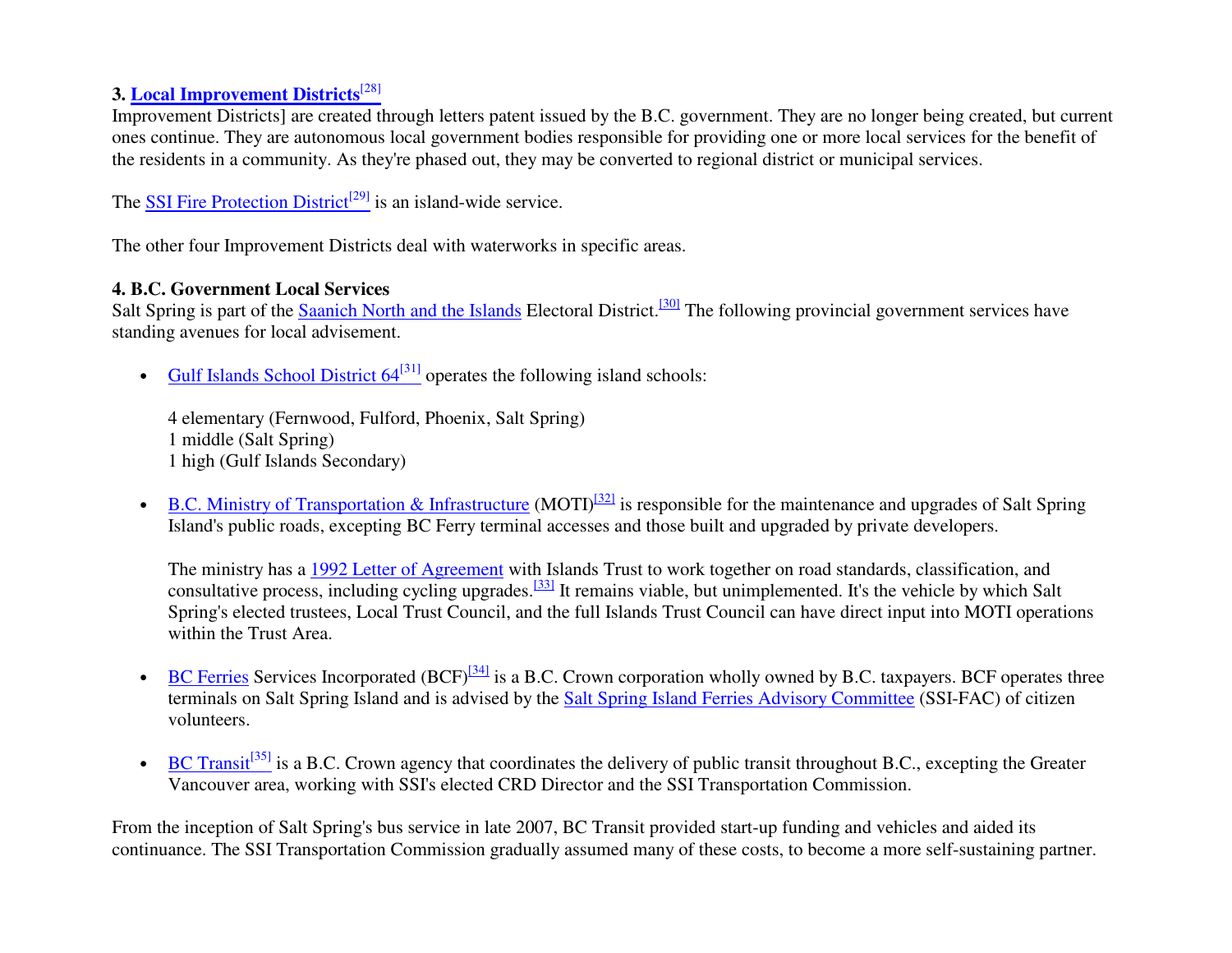### **5. Canadian Federal Government Local Services**

 The federal government has some local authority on Salt Spring Island, pertaining to harbours and government docks, coast guard, and fishing licences. To fund some of these services, the federal government charges taxes and fees.

- Salt Spring Island Harbour Authorities<sup>[36]</sup> (Ganges, Fulford, Vesuvius, Burgoyne, Musgrave)
- Gulf Islands Marine Rescue Society, Royal Canadian Seach & Rescue, Station 25, Saltspring<sup>[37]</sup>
- Fisheries and Oceans Canada<sup>[38]</sup>
	- B.C. Tidal Waters Sport Fishing information
	- Salt Spring Island fish conservation areas
	- Salt Spring Island bivalve-fishing area closures

# **Electoral Area/Islands Trust** *versus* **Incorporated Municipality**

In 1989, the Islands Trust Act was amended to allow island communities to incorporate<sup>[39]</sup>, while remaining nominally within the Trust.

In 1999, the Bowen Island<sup>[40]</sup> Trust Area community voted to become the Bowen Island municipality<sup>[41]</sup> and take over zoning and planning, plus many other local services formerly provided by regional and provincial governments.

Following this, Salt Spring Island prepared a <u>Government Restructure Study<sup>[42]</sup></u>, published in May 2002. That June, a <u>referendum on</u><br>incorporating was rejected by 70 per cent of voters.<sup>[43]</sup> In 2013, the British Columb Governance Study<sup>[44]</sup>, to compare the current governance system with that of a municipality. If, through this study and its straw-poll feedback, incorporating as a municipality appeared favourable to the community, then a futher study might be funded to flesh out the particulars and costs of incorporating, followed by another referendum.

To see the Capital Regional District overview of the main differences between an electoral area and a municipality, click here.<sup>[45]</sup>

# **Local Governance History**

Author and resident Charles Kahn covers well Salt Spring Island's early governance history in his book, Salt Spring: The Story of an Island.<sup>[46]</sup> From 1859 - 1866, Salt Spring Island was represented by one elected official in the government of the Colony of Vancouver Island, then, from 1866 - 1871, by the United Colonies of Vancouver Island and British Columbia. Voting was restricted to white, male landowners. Full enfrancisement of women, other races, and aboriginal peoples was not enacted for long decades.<sup>[47]</sup> No local government existed.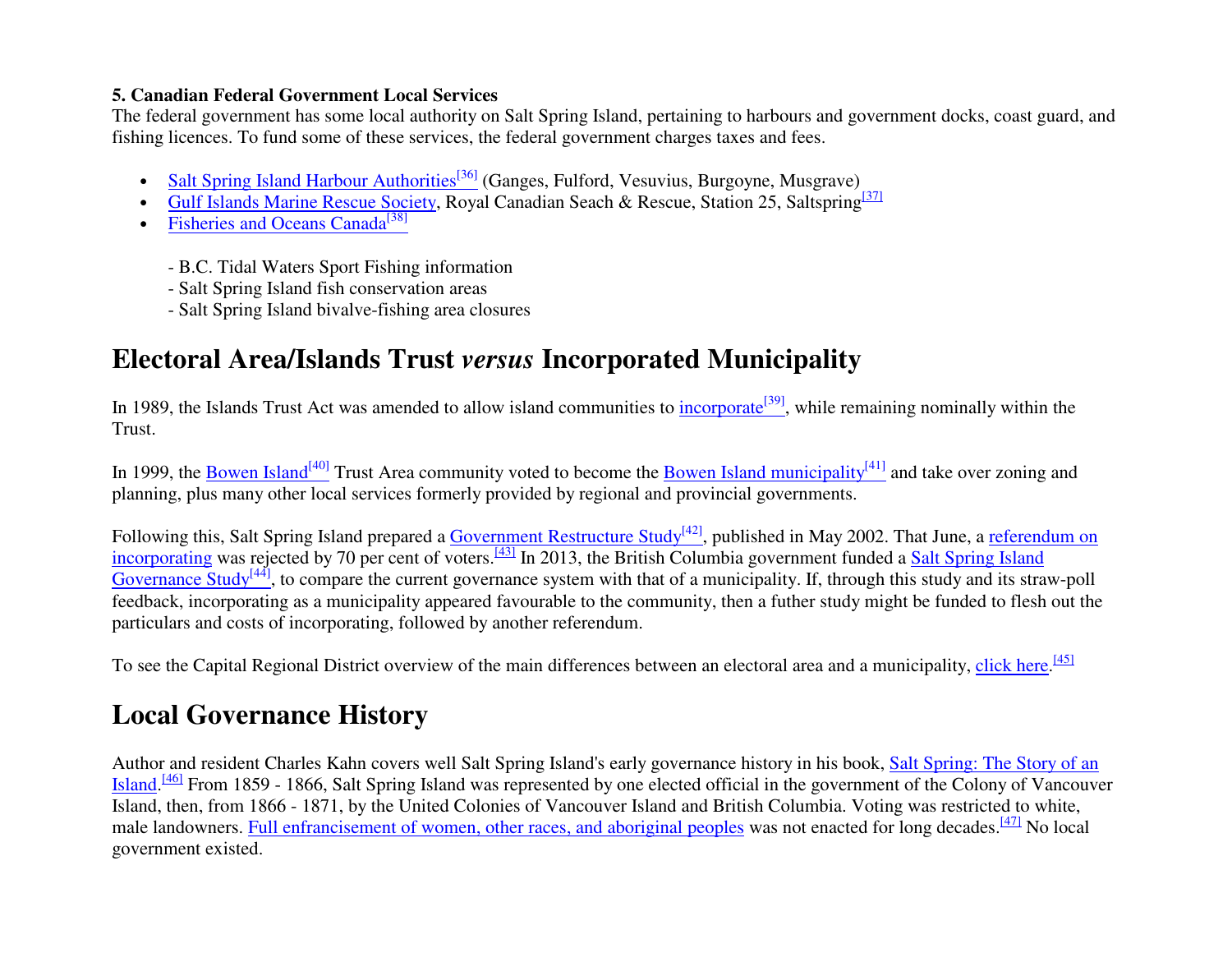In 1871, British Columbia became a province of Canada. Salt Spring's arms-length representation in Victoria continued. In 1872, the first B.C. Legislative Assembly passed the Municipality Act $\frac{481}{ }$ , through which it made considerable funds available to incorporated townships for roads, schools, etc. In late 1872, several prominent Salt Spring citizens asked for this designation, and in January, 1873, the island received letters patent as an municipality. The first by-laws for the island were published that year. A decade of disagreements over taxation, north island favouritism over south, and lawsuits over alleged corruption resulted in the B.C. Legislative Assembly dissolving the municipality of Salt Spring Island in May, 1883.<sup>[49]</sup> From 1883 to the mid-1960s, Salt Spring Island had provincial and federal government representation, but no officially sanctioned local governance body. From 1965 - 1968, the B.C. government created [1] regional districts throughout the province.<sup>[50]</sup> SSI became Electoral Area 'F' within the *Capital Regional* District (CRD), electing one director to oversee local government services under the aegis of the Regional District Board. The present CRD board has three electoral area directors and 20 municipal representatives.

#### **Islands Trust Separates Land Use & Planning from Other Local Government Services**

"In the late 1960's, the provincial government became concerned at the scale and pace of real estate development on the islands and imposed a minimum ten-acre freeze on subdivisions until a permanent solution could be found. The solution recommended by a Standing Committee of the Legislature was a unique and creative one – separate the land-use planning function from the regional district service delivery function. In this way, land-use is not driven by service demands as in a regional district or municipal structure. In June, 1974, the Islands Trust Act was passed with a special mandate to "preserve and protect" the islands for the benefit of all British Columbians, not just the islands' residents."<sup>[51]</sup>

Peter Lamb (Salt Spring Island trustee, 2005-2008) wrote and published The Islands Trust Story<sup>[52]</sup>, the best source for the history and evolution of the Islands Trust from its preconception in 1966 to its 35th anniversary in 2009.

Following is a list of past studies, votes, and agreements from "Our Island, Our Government", *Gulf Islands Driftwood*, 2011 August 17, by Gail Siuberg: $\frac{531}{2}$ 

- 1967 Ganges-area voters reject a proposal to incorporate the village by a 109 to 91 vote. Incorporation was viewed as a way to get a sewer system for Ganges.
- 1984 Feasibility of SSI incorporation explored in a study but decision made to not proceed.
- 1986 Ganges Incorporation Study Committee struck to explore feasibility of incorporating Ganges as a village municipality. Pursuit of the idea was abandoned in 1989.
- 1991 SSI Local Government Committee formed to look "at options and opportunities for change" in local government structure.
- 1993 SSI Local Government Committee produces its final report, recommending a Phase II study to explore both the island municipality and one other option.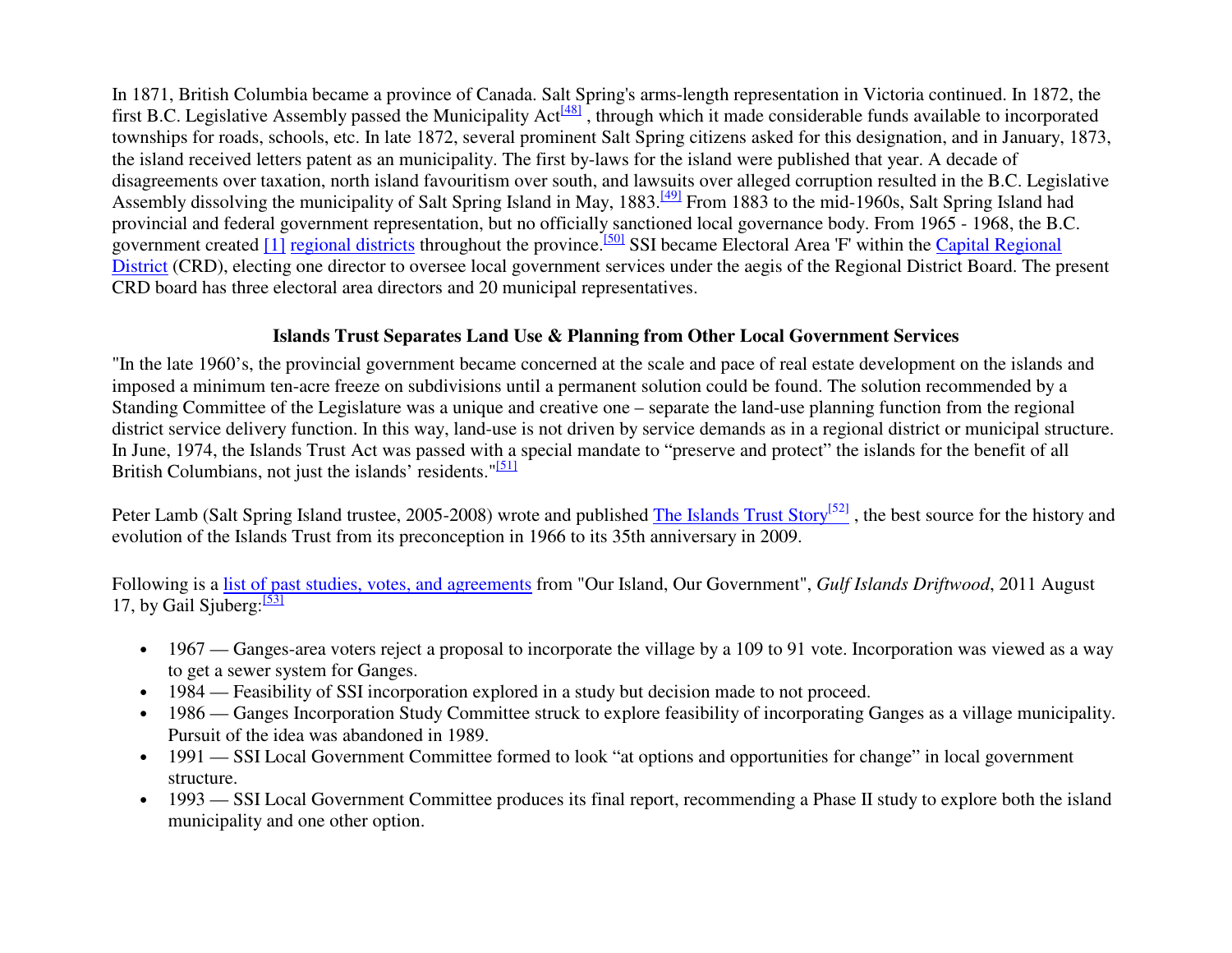- 1993 Salt Spring CRD director Julia Atkins creates paper for Ministry of Municipal Affairs titled SSI Local Government Study Stage II.
- 1994 SSI Residents Against Waste and Inefficiency in Government issue report called Time to Take Charge Making SSI a Healthy Community.
- 1995 Islands Trust Council and Ministry of Municipal Affairs agree on how municipalities would function within the Islands Trust Area.
- 1998 Salt Spring receives Municipal Affairs funding for a Salt Spring incorporation feasibility study. Committee appointed in 1999.
- 2001 SSI Local Government Restructure Study released, with update in May of 2002.
- 2002 Incorporation referendum fails with 70 per cent voting "no." Voter turn-out is just under 50 per cent.
- 2005 Trustees Eric Booth and Kimberly Lineger, and CRD director Gary Holman issue a report called Improving Governance on Salt Spring Island.
- 2008 Islands Trust referendum to increase Salt Spring Local Trust Committee size to four trustees from two fails with 65 [sic: 58]  $\frac{54}{154}$  per cent voting against it, with voter turn-out of about 40 per cent.
- 2009 Trustees Christine Torgrimson and George Ehring, and CRD director Garth Hendren are advised by the Ministry of Community Development that it will not support a governance study for Salt Spring] — either in concept or with funding.

#### Update:

• 2013 - B.C. government funded Salt Spring Island Governance Study, Phase I, to review SSI's current governance, compare it to municipal governance, and engage islanders in the discussion.<sup>[55]</sup> If, through surveys and other feedback, the community was deemed to favour more detailed study of the costs and other particulars of incorporating, then the study would recommend funding of Phase II, followed by a referendum on the issue.

## **References**

- 1. {{cite web|title=Salt Spring Island|url=publisher=Wikipedia}}
- 2. {{cite web|title=Gulf Islands|url=publisher=Wikipedia}}
- 3. {{cite web|title=British Columbia|url=publisher=Wikipedia}}
- 4. to: <sup>*a b*</sup> [[[Wikipedia\_talk:Articles\_for\_creation/Salt\_Spring\_Island\_Local\_Governance|publisher=Islands]] Trust "Islands Trust"].
- 5. "Islands Trust Act". Islands Trust.
- 6. Lamb, Peter. ""Governance study process critiqued"". *Gulf Islands Driftwood*.
- 7. {{cite web|title=Douglas fir|url=publisher=Wikipedia}}
- 8. {{cite web|title=Quercus garryana|url=publisher=Wikipedia}}
- 9. "Islands Trust mandate". Islands Trust.
- 10. "Capital Regional District". Capital Regional District.
- 11. "Salt Spring Island CRD Regional Director". Capital Regional District.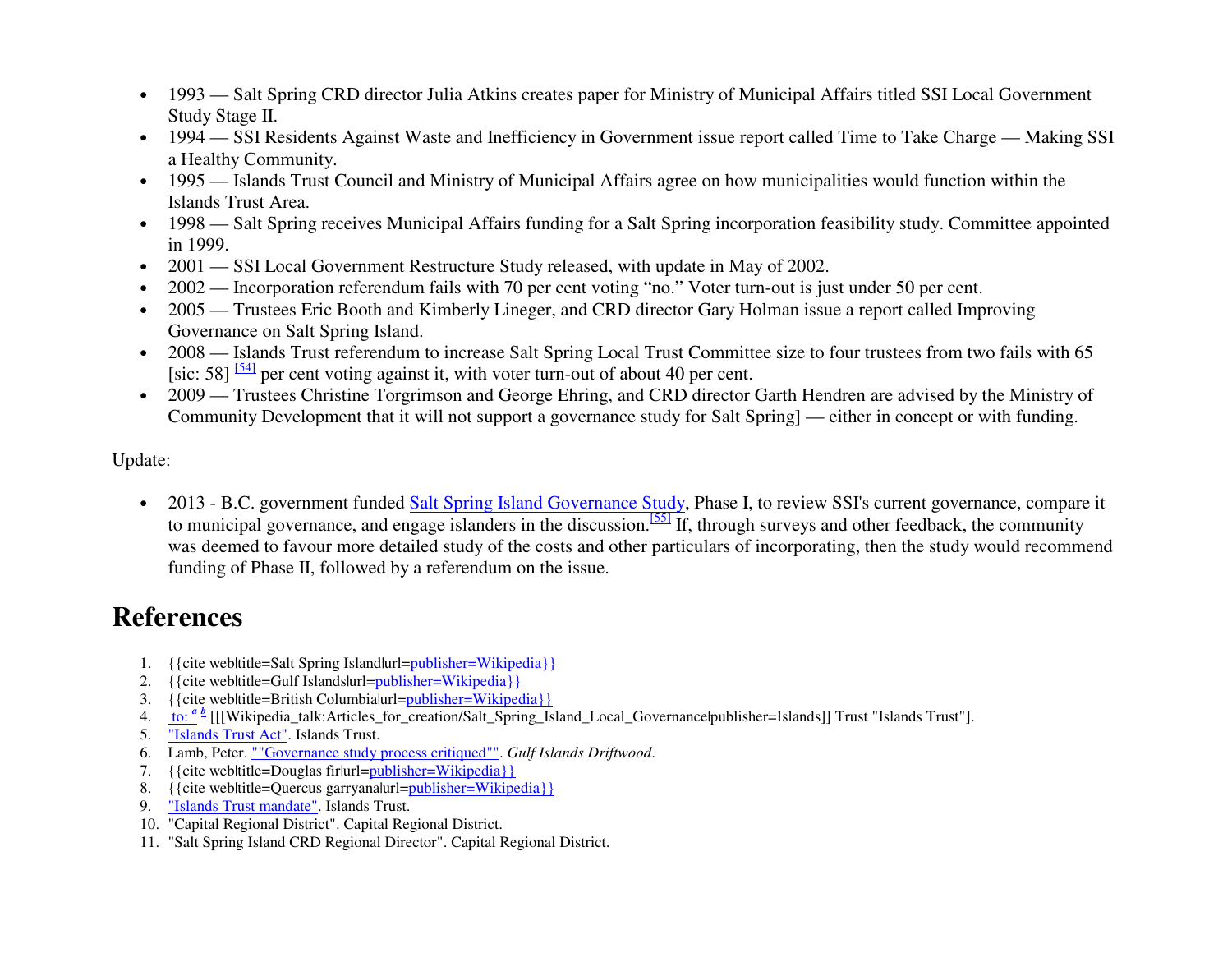- 12. "Electoral Area Service Committee".
- 13. "Salt Spring Island Parks & Recreation". Capital Regional District.
- 14. "Salt Spring Island Transportation Commission". Capital Regional District.
- 15. "Salt Spring Island Economic Development Commission". Capital Regional District.
- 16. "Salt Spring Island Sewer, Waste, & Water Services". Capital Regional District.
- 17. "Salt Spring Island Emergency Services Advisory Commission". Capital Regional District.
- 18. "Salt Spring Island Library".
- 19. "Salt Spring Island Arts Society".
- 20. The Ternwood Dock Management Commission". Capital Regional District.
- 21. "Salt Spring Island Transportation Commission parking authority". Capital Regional District.
- 22. Kerr, Richard. "Local Community Commission basics". Gulf Islands Driftwood.
- 23. "Islands Trust Council". Islands Trust.
- 24. "Islands Trust Areas". Islands Trust.
- 25. "Salt Spring Island's two trustees". Islands Trust.
- 26. "Islands Trust governance structure". Islands Trust.
- 27. "Salt Spring Island Local Trust Committee (LTC)". Islands Trust.
- 28. "Local Improvement Districts". Capital Regional District.
- 29. "Salt Spring Island Fire District".
- 30. "Saanich North & the Islands". Elections BC.
- 31. "B.C. School District #54". B.C. government.
- 32. "B.C. Ministry of Transportation & Infrastructure". B.C. government.
- 33. "MOT, Islands Trust Letter of Agreement 1992". B.C. government, Islands Trust.
- 34. "BC Ferries Services Incorporated". B.C. government.
- 35. "BC Transit". B.C. government.
- 36. "Salt Spring Island harbour authorities". Harbour Authority Association of B.C.
- 37. "Gulf Islands Marine Rescue Society". Canadian government.
- 38. "Fisheries & Oceans Canada Salt Spring Island info"". Canadian government.
- 39. "Islands Trust island municipalities amendment". Islands Trust.
- 40. {{cite web|title=Bowen Island|url=publisher=Wikipedia}}
- 41. <u>"Bowen Island Municipality Letters Patent"</u>. Bowen Island Municipality of B.C.
- 42. Government Restructure Study "Salt Spring Island Government Restructure Study". prepared by Sussex Consultants Ltd.
- 43. "Salt Spring Island 2002 referendum results". Salt Spring Island news.
- 44. "Salt Spring Island Governance Study". funded by B.C. government.
- "Salt Spring Island governance FAQs". Capital Regional District. 45. **^**
- 46. **^ ^** Kahn, Charles (2001). Salt Spring: The Story of an Island. Madeira Park, BC, Canada: Harbour Publishing. p. 344. ISBN 978-1-55017-262-
- 1.
- 47. **^**"voting rights". Elections Canada.
- 48. **^**"Salt Spring Island incorporated". *British Colonist*. 1872 December 29.
- 49. **^**"Salt Spring Island de-incorporated". *British Colonist*. 1883 May 20.
- 50. **^**<sup>^</sup> "B.C. regional districts created, 1965-68". B.C. government.
- 51. **^** Lamb, Peter. ""Governance study process critiqued"". Gulf Islands Driftwood.
- 52. **^** Lamb, Peter (2009). *The Islands Trust Story*. Salt Spring Island, BC, Canada: Peter Lamb. p. 36.
- 53. **^** Sjuberg, Gail. "List of past [governance] studies, votes, agreements". Gulf Islands Driftwood.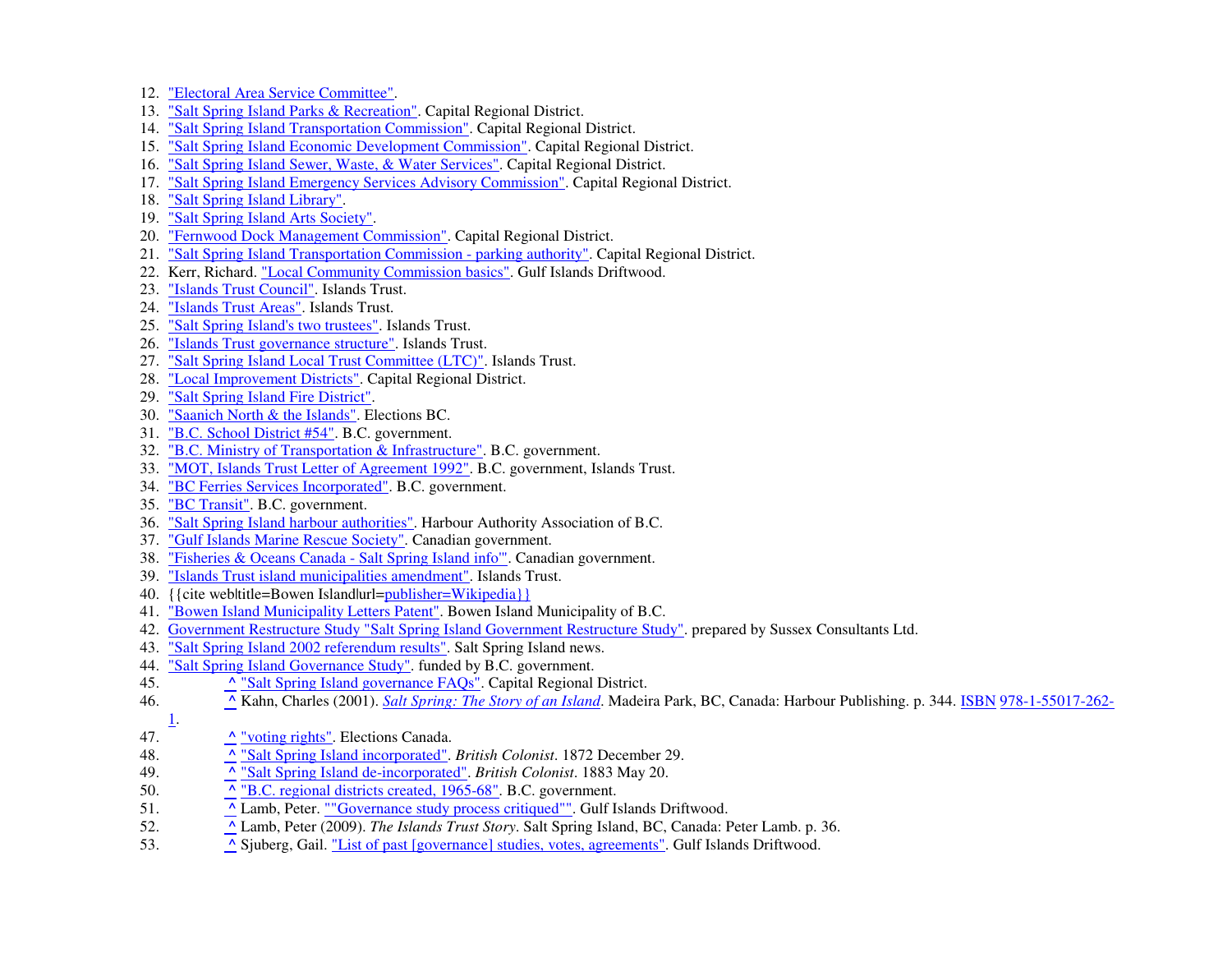- 54. **^**<u>"Salt Spring Island trustees referendum"</u>. saltspring.org.
- 55. **^**<sup>1</sup> "Salt Spring Island Governance Study".

Retrieved from

 "http://en.wikipedia.org/w/index.php?title=Wikipedia\_talk:Articles\_for\_creation/Salt\_Spring\_Island\_Local\_Governance&oldid=584810142"

Categories:

- AfC submissions by date/05 November 2013
- AfC submissions by date/29 September 2013

Hidden categories:

- Noindexed pages
- AfC submissions declined as non-notable
- AfC submissions declined as lacking reliable third-party sources

## **Navigation menu**

### **Personal tools**

- Bguiled
- 0
- Talk
- Sandbox
- Preferences
- Beta
- Watchlist
- **Contributions**
- Log out

## **Namespaces**

- Project page
- Talk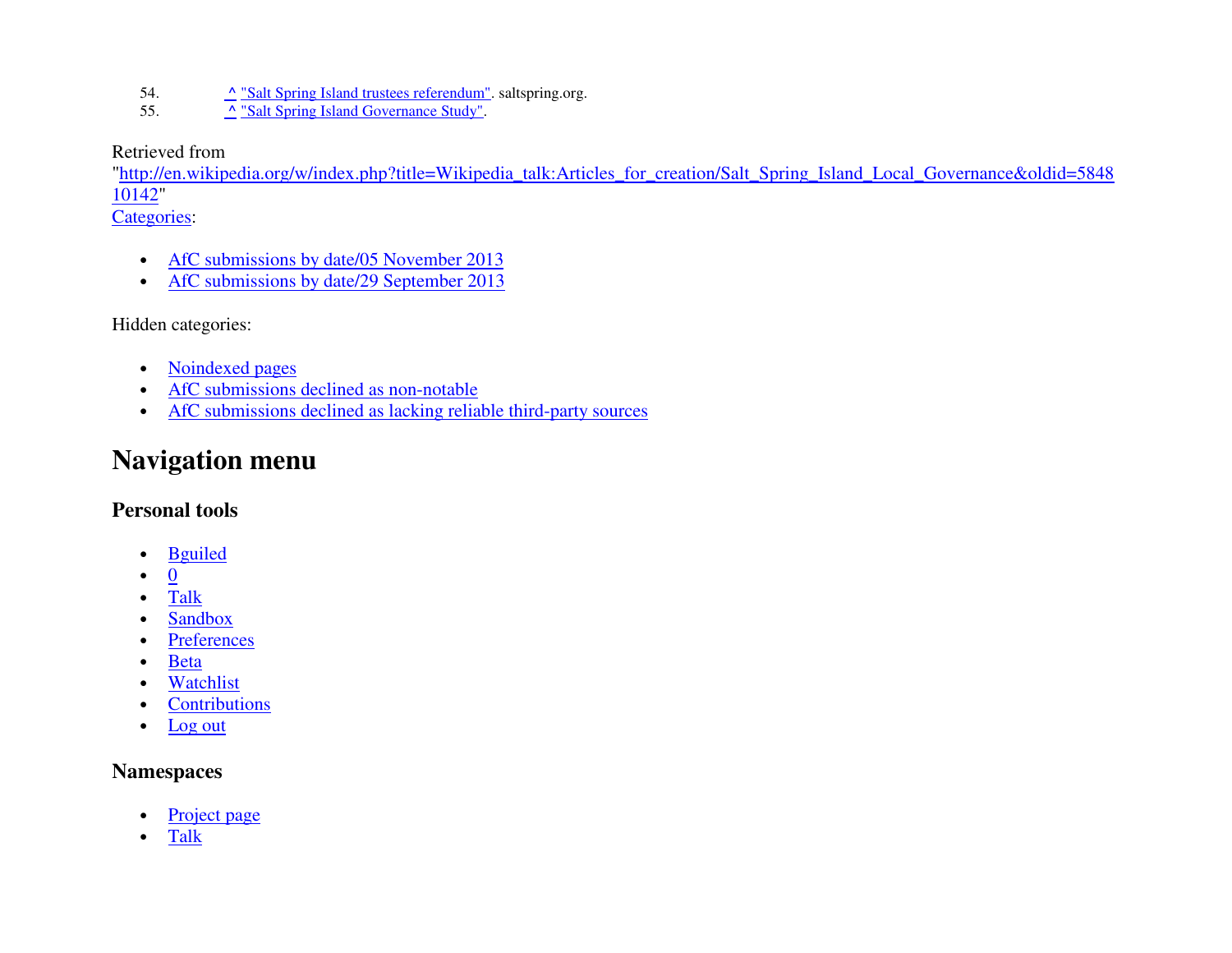### **Variants**

### **Views**

- Read
- Edit
- <u>View history</u>
- Watch

## **Actions**

• Move

## **Search**



## **Navigation**

- Main page
- Contents
- Featured content
- Current events
- Random article
- Donate to Wikipedia
- Wikimedia Shop

### **Interaction**

- Help
- About Wikipedia
- Community portal
- Recent changes
- Contact page